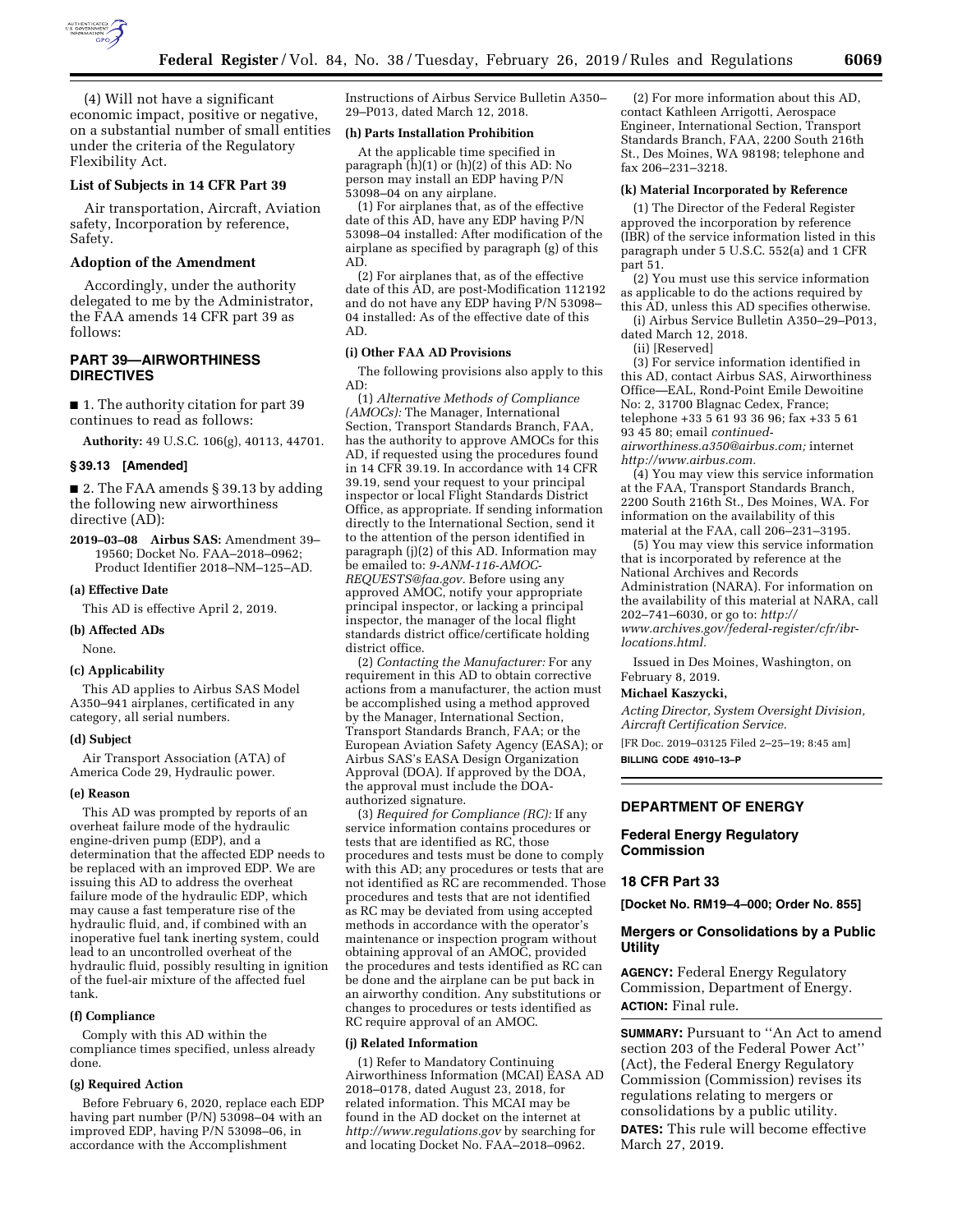**FOR FURTHER INFORMATION CONTACT:** Eric Olesh (Technical Information), Office of Energy Market Regulation, Federal Energy Regulatory Commission, 888 First Street NE, Washington, DC 20426, (202) 502–6524, *[Eric.Olesh@ferc.gov.](mailto:Eric.Olesh@ferc.gov)* 

Regine Baus (Legal Information), Office of the General Counsel, Federal Energy Regulatory Commission, 888 First Street NE, Washington, DC 20426, (202) 502–8757, *[Regine.Baus@ferc.gov.](mailto:Regine.Baus@ferc.gov)* 

**SUPPLEMENTARY INFORMATION:** In this final rule, the Commission amends its regulations to establish that a public utility must seek authorization under amended section 203(a)(1)(B) of the Federal Power Act (FPA) to merge or consolidate, directly or indirectly, its facilities subject to the jurisdiction of the Commission, or any part thereof, with the facilities of any other person, or any part thereof, that are subject to the jurisdiction of the Commission and have a value in excess of \$10 million, by any means whatsoever. In addition, as required by the Act, the Commission establishes a requirement to submit a notification filing for mergers or consolidations by a public utility if the facilities to be acquired have a value in excess of \$1 million and such public utility is not required to secure Commission authorization under amended section 203(a)(1)(B).

### **I. Background**

1. On November 15, 2018, the Commission issued a notice of proposed rulemaking (NOPR) 1 implementing ''An Act to amend section 203 of the Federal Power Act'' (Act), Public Law 115–247, 132 Stat. 3152. Section 1 of the Act amended section 203(a)(1)(B) to provide that no public utility shall, without first having secured an order of the Commission authorizing it to do so, merge or consolidate, directly or indirectly, its facilities subject to the jurisdiction of the Commission, or any part thereof, with the facilities of any other person, or any part thereof, that are subject to the jurisdiction of the Commission and have a value in excess of \$10 million, by any means whatsoever. Section 3 of the Act provides that the amendment to section  $203(a)(1)(B)$  shall take effect 180 days after the date of enactment of the Act. The primary effect of this amendment is to establish a \$10 million threshold on transactions that will be subject to the Commission's review and authorization under section 203(a)(1)(B).

2. In section 2 of the Act, Congress amended section 203(a) to add section 203(a)(7) to require notification for certain transactions. Section 203(a)(7) provides that, not later than 180 days after the date of the enactment of section 203(a)(7), the Commission shall promulgate a rule requiring any public utility that is seeking to merge or consolidate, directly or indirectly, its facilities subject to the jurisdiction of the Commission, or any part thereof, with those of any other person, to notify the Commission of such transactions not later than 30 days after the date on which the transaction is consummated if: (1) The facilities, or any part thereof, to be acquired are of a value in excess of \$1 million; and (2) such public utility is not required to secure a Commission order under amended section 203(a)(1)(B).

3. The Act also specifies that, not later than two years after the date of enactment of this Act, the Commission shall submit to Congress a report that assesses the effects of the amendment made by section 1 and that such report shall take into account any information collected under section 203(a)(7). The Act also requires that the Commission provide for public notice and comment with respect to the report.

# **II. Discussion**

4. As discussed below, commenters generally support the proposals in the NOPR, including the proposed changes to implement amended section  $203(a)(1)(B)$  and to establish a notification filing requirement pursuant to section  $203(a)\overline{(7)}$ . Certain commenters request clarification of the procedures associated with the notification filing while others recommend that the Commission require additional information about the transactions subject to the notification filing. In light of amended section 203(a)(1)(B), commenters also request clarification on the Commission's jurisdiction over acquisitions of facilities from nonpublic utilities. Lastly, commenters request that the Commission continue to consider and act on other pending Commission rulemakings. We address these issues below.

# *A. Section 203(a)(1)(B) Dollar Threshold*

## 1. NOPR

5. In the NOPR, the Commission proposed two changes to part 33 of its regulations to bring them into conformance with the Act. First, the Commission proposed to revise § 33.1(a)(1)(ii) to provide that part 33 will apply to any public utility seeking authorization under section 203 to

merge or consolidate, directly or indirectly, its facilities subject to the jurisdiction of the Commission, or any part thereof, with the facilities of any other person, or any part thereof, that are subject to the jurisdiction of the Commission and have a value in excess of \$10 million, by any means whatsoever.2

### 2. Comments

6. American Public Power Association (APPA), Edison Electric Institute (EEI), Idaho Power Company (Idaho Power), International Transmission Company (ITC),3 National Rural Electric Cooperative Association (NRECA), and Transmission Access Policy Study Group (TAPS) support the proposed changes to part 33 of the Commission's regulations to implement the \$10 million dollar threshold in amended section 203(a)(1)(B). APPA, EEI, Idaho Power, NRECA, and TAPS add that the change appropriately reflects the amended language of section 203, and Idaho Power states that it will ensure the Commission focuses its time and effort on larger, potentially more impactful transactions.4 EEI and ITC explain that it will also reduce administrative burdens on regulated entities and the Commission.5

#### 3. Commission Determination

7. We will revise the language in § 33.1(a)(1)(ii) of the Commission's regulations as proposed in the NOPR.

# *B. Notification Filing*

# 1. NOPR

8. The Commission also proposed to add § 33.12 to its regulations to require public utilities whose transactions are subject to section 203(a)(7) to file notification of such transactions with the Commission. In particular, the Commission proposed that any public utility that is seeking to merge or consolidate, directly or indirectly, its facilities subject to the jurisdiction of the Commission, or any part thereof, with those of any other person must

Electric Transmission Company, LLC, ITC Midwest LLC, and ITC Great Plains, LLC. 4*See* APPA Comments at 3; EEI Comments at 5;

Idaho Power Comments at 1; NRECA Comments at 3; TAPS Comments at 3.

5*See* ITC Comments at 1; EEI Comments at 6.

<sup>1</sup> *Implementation of Amended Section 203(a)(1)(B) of the Federal Power Act,* Notice of Proposed Rulemaking, 83 FR 61338 (Nov. 29, 2018), 165 FERC ¶ 61,091 (2018).

<sup>2</sup> *Id.* P 3. In the NOPR, the Commission stated that public utilities required to maintain their books of account in accordance with the Commission's Uniform System of Accounts under 18 CFR part 101 must continue to file with the Commission proposed journal entries for the purchase or sale of electric plant, consistent with the instructions to Account 102, Electric Plant Purchased and Sold. The Commission explained that the dollar threshold proposed in the NOPR does not apply to this accounting filing requirement. *Id.* at n.1. 3 ITC filed comments on behalf of itself, Michigan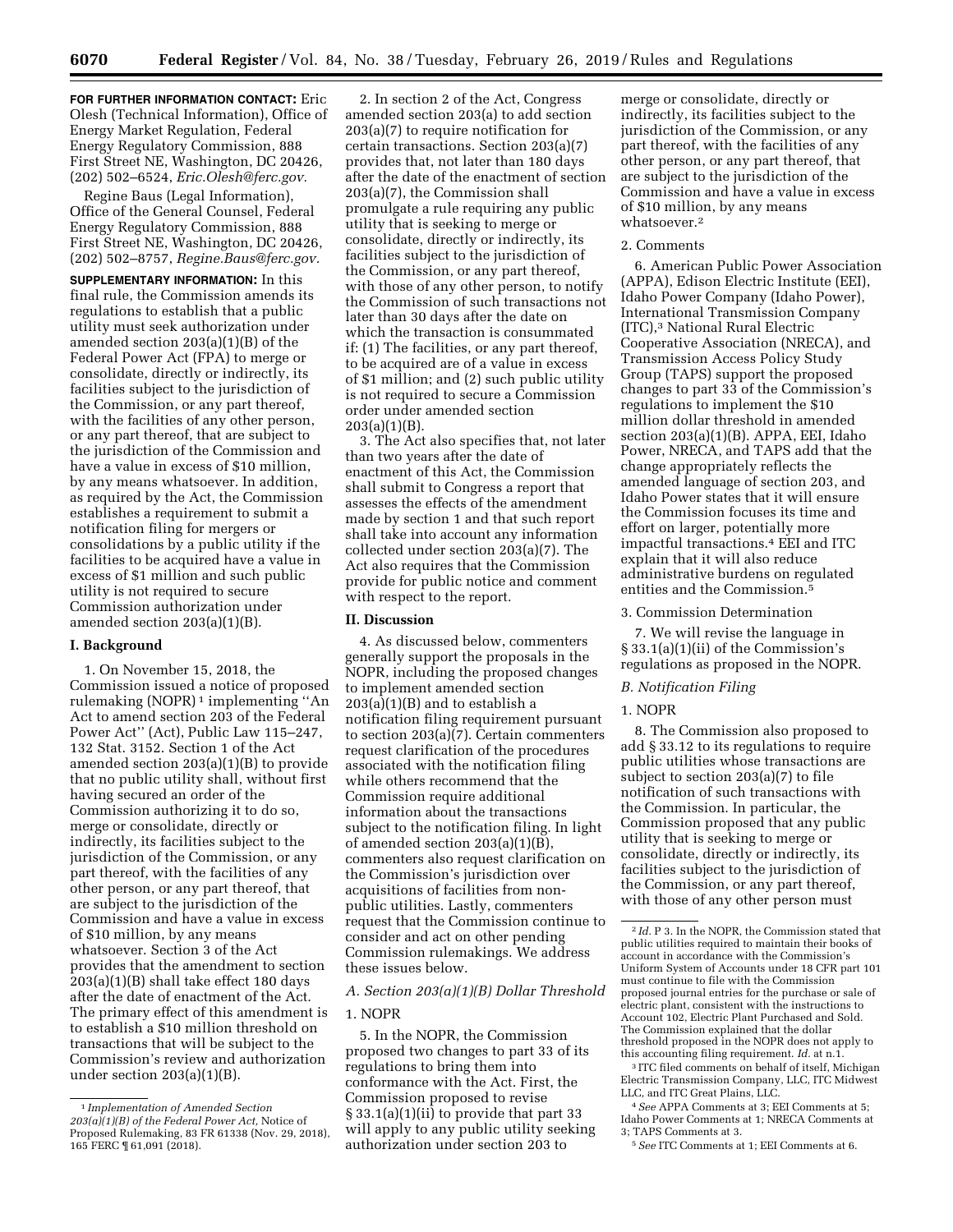notify the Commission of such transaction not later than 30 days after the date on which the transaction is consummated if: (1) The facilities, or any part thereof, to be acquired are of a value in excess of \$1 million; and (2) such public utility is not required to secure an order of the Commission under section  $203(a)(1)(B).<sup>6</sup>$ 

9. The Commission proposed that public utilities subject to section 203(a)(7) file the following information in this notification filing: (1) The exact name of the public utility and its principal business address; and (2) a narrative description of the transaction, including the identity of all parties involved in the transaction and all jurisdictional facilities associated with or affected by the transaction, the location of such jurisdictional facilities involved in the transaction, the date on which the transaction was consummated, the consideration for the transaction, and the effect of the transaction on the ownership and control of such jurisdictional facilities.7

10. The Commission proposed that the notification filings be filed in the first docket for section 203 filings for the fiscal year (FY). For example, all notification filings made in FY2019 would be filed in Docket No. EC19–1– 000; all notification filings made in FY2020 would be filed in Docket No. EC20–1–000, etc.8

#### 2. Comments

11. Most commenters support the proposed notification filing.9 NRECA explains that proposed § 33.12(a) implementing the notification requirement tracks the statutory language.10 EEI supports the Commission's proposal regarding the notification requirement for transactions valued between \$1 million but at or below \$10 million, which it states is consistent with the legislative goals of reducing regulatory burden and paperwork burdens while still providing transparency.11 Idaho Power also supports the proposal that there be no filing requirement for transactions involving facilities with a value of less than \$1 million, which it states will streamline the process for utilities and reduce the oversight burden on the Commission.12

12. Some commenters request clarification on associated process and

9 Idaho Power, EEI, APPA, ITC, and NRECA support the proposed notification filing.

11EEI Comments at 7.

service requirements and notice procedures. EEI requests clarification on whether the notification filings can be filed in standard word-document formats via eFiling. EEI and ITC also ask whether these filings are purely informational. Specifically, they ask that the Commission clarify that: (1) It will not notice these proceedings for public comment; (2) other persons are not entitled to file responsive comments; and (3) the Commission will not take any action on the filings. EEI and ITC request clarification that persons are not obligated to serve copies of these notification filings under 18 CFR 385.2010 (Rule 2010 of the Commission's Rules of Practice and Procedure).13 In contrast, Public Citizen, Inc. requests that the Commission clarify whether the proposed notification filing will be subject to public notice so that the public can track transactions valued between \$1 million but at or below \$10 million.14

13. Others contend that the information proposed to be collected in the notification filing is insufficient. American Antitrust Institute (AAI) suggests that more information should be included in the notification filing to account for (1) small, successive horizontal or vertical acquisitions that can result in accretion of market power over time (serial transactions); (2) acquisitions of partial ownership shares in strategic assets that can raise competitive concerns due to common and cross-ownership issues; and (3) strategic acquisitions. AAI explains that, through serial transactions, a utility may enhance its ability and incentive to engage in unilateral economic withholding of physical capacity or to strategically operate its transmission or fuel transportation assets to frustrate rivals' access to or foreclose them from wholesale markets.15 In addition, AAI states that cross-ownership can facilitate the anticompetitive exchange of information and common ownership can dampen incentives to compete because more vigorous competition is less profitable than ''cooperation'' for investors with partial shares in each of those rivals. AAI explains that, for example, private equity firms, which are numerous and active in electricity markets, can control or influence managerial decision-making even with a partial or minority ownership share in an asset, and such influence may be

obtained with an investment of less than \$10 million.16 Further, AAI states that, because electricity markets are susceptible to the exercise of market power due to the inelasticity of demand and supply during times when capacity is constrained. AAI also states that even small, strategic acquisitions can incentivize capacity withholding.17

14. AAI therefore recommends that the notification filing include: (1) The wholesale markets in which the jurisdictional facilities associated with or affected by the transaction participate; (2) a current, 10-year history of ownership changes involving the jurisdictional facilities associated with the transaction; and (3) the identity of all energy affiliates and energy subsidiaries owned by the acquirer of the jurisdictional facilities that are the subject of the transaction. AAI also encourages the Commission to undertake a technical conference to review how the Commission will analyze these transactions to monitor market changes, given that the Commission is required to submit a report to Congress within two years regarding the effects of amended section  $203(a)(1)(B).<sup>18</sup>$ 

15. APPA, NRECA, and TAPS also request that the notification filing include a requirement to identify energy affiliates and energy subsidiaries and to include pre- and post-transaction organizational charts.19 APPA explains that the affiliate information is important because it will allow the Commission and other stakeholders to monitor whether a market participant is engaged in multiple accretive transactions valued at less than \$10 million, which APPA notes was a concern of the Commission in a 2016 notice of inquiry on requirements for section 203 transactions and section 205 market-based rate applications.20 NRECA and TAPS explain that the information will be useful because ownership structures and affiliate relationships are growing more complex.21 APPA states that the affiliate information and organizational charts will result in only an incremental burden to paperwork, but that the

19*See* APPA Comments at 3–4; NRECA Comments at 5–6; TAPS Comments at 4.

20APPA Comments at 4–5 (citing *Modifications to Commission Requirements for Review of Transactions under Section 203 of the Federal Power Act and Market-Based Rate Applications under Section 205 of the Federal Power Act,* Notice of Inquiry, 81 FR 66649 (Sept. 28, 2016), 156 FERC ¶ 61,214 (2016) (Market Power NOI)).

 $^6$  NOPR, 165 FERC  $\P$  61,091 at P 4.

<sup>7</sup> *Id.* P 5.

<sup>8</sup> *Id.* P 8.

<sup>10</sup>NRECA Comments at 4.

<sup>12</sup> Idaho Power Comments at 2.

<sup>13</sup>*See* EEI Comments at 7–8; ITC Comments at 3– 4. Rule 2010 requires, among other things, that participants in a proceeding must serve copies of their documents according to specified guidelines. 18 CFR 385.2010.

<sup>14</sup>Public Citizen, Inc. Comments at 1–2. 15AAI Comments at 3–4.

<sup>16</sup> *Id.* at 5–7.

<sup>17</sup> *Id.* at 7–8.

<sup>18</sup> *Id.* at 9.

<sup>21</sup>*See* NRECA Comments at 5–6; TAPS Comments at 5.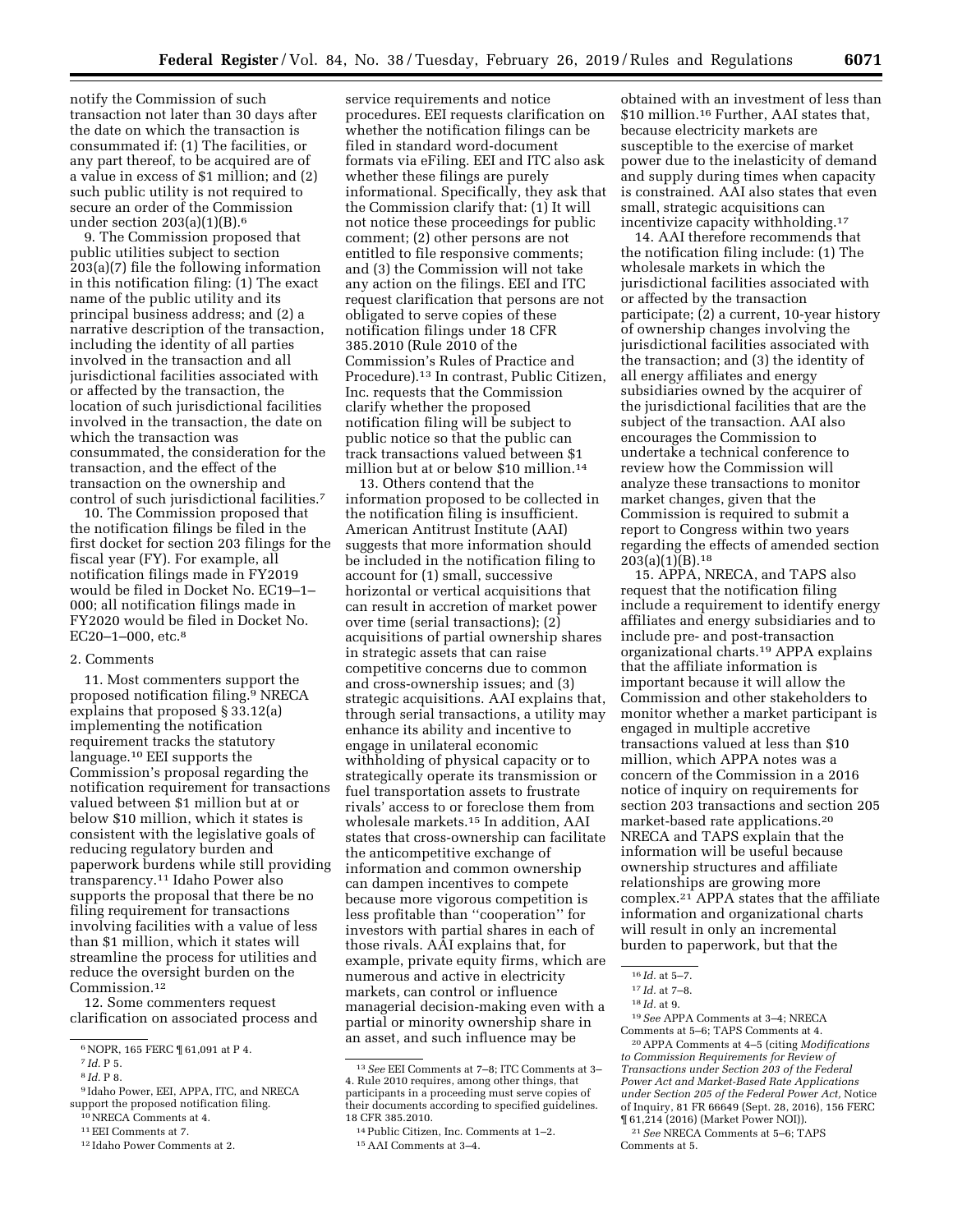**6072 Federal Register** / Vol. 84, No. 38 / Tuesday, February 26, 2019 / Rules and Regulations

information will be useful to include in the Commission's report to Congress.22 NRECA also requests that the Commission require information on the wholesale and transmission tariffs on file with the Commission that are related to the jurisdictional facilities involved in the transaction, which it claims will be useful to monitor the rates associated with those facilities.23 TAPS maintains that the proposed notification filing includes little information compared to full section 203 applications and, because Congress required these filings, the information the Commission receives must be sufficient for consumer protection purposes and to produce a meaningful report for Congress.24

## 3. Commission Determination

16. We will add § 33.12 to the Commission's regulations as proposed in the NOPR to require that public utilities submit a notification filing for transactions subject to section 203(a)(7). In response to the comments, we first clarify filing requirements associated with the notification filings. Each notification filing should be filed in the first docket for section 203 filings of the FY. For example, all notification filings made in FY2019 would be filed in the Docket No. EC19–1–000; all notification filings for FY2020 would be filed in Docket No. EC20–1–000, etc. The notification filings may be filed in any format accepted in eLibrary as listed on the Commission's website.25 In addition, we clarify that the notification filings are intended to be informational. The Commission will not notice the notification filings submitted into the placeholder docket (*i.e.,* Docket No. EC19–1–000, etc.) and will not accept responsive comments from any persons on the notification filings. The Commission will not act on the notification filings that it receives. Because the notification filings are informational in nature, there is no requirement to serve copies of the notification filings under Rule 2010 of the Commission's Rules of Practice and Procedure.

17. With one exception, we decline to require additional information as requested by certain commenters. Section 203(a)(7) provides the Commission with limited authority to collect information in the notification filings about transactions for which prior Commission authorization under

22APPA Comments at 5–6. 23NRECA Comments at 6–7. 24TAPS Comments at 4. 25FERC, *Acceptable File Formats, [http://](http://www.ferc.gov/docs-filing/elibrary/accept-file-formats.asp)*

section 203(a)(1) is no longer required. Because the Commission has limited authority to review these transactions under section 203, we will not hold a technical conference on how the Commission will analyze these transactions. Interested persons may track these transactions as they are filed in the placeholder dockets described above which provide a readily searchable format for doing so.

18. However, AAI, APPA, NRECA, and TAPS raise a compelling argument regarding the transparency of information as to energy affiliates. Therefore, in addition to the information that the NOPR proposed to be collected, we will require notification filings to contain a statement regarding whether the parties to the transaction are affiliates. This will allow additional transparency as to whether these transactions are negotiated at arm's length and whether these transactions could have an effect on a public utility's rates. We will add a requirement for such a statement in the description of the transaction in  $\S 33.12(b)(2)(i)$ .

19. As to the Commission's report to Congress that assesses the effects of amended section 203(a)(1)(B), the Commission will provide for public notice and comments on the report prior to submitting it to Congress.

*C. Clarification on Jurisdiction of the Commission Under Section 203(a)(1)(B)* 

#### 1. NOPR

20. In the NOPR, the Commission clarified that, except for mergers or consolidations that are valued at \$10 million or less, the Commission will not change its interpretation of the transactions that are subject to the jurisdiction of the Commission under the ''merge or consolidate'' clause of section 203(a)(1)(B). The Commission further explained that it interprets the amendment by Congress to section  $203(a)(1)(B)$  as establishing a \$10 million threshold, but not removing the Commission's jurisdiction to review transactions with a higher value that involve a public utility's acquisition of facilities from non-public utilities 26 if those facilities will be subject to the Commission's jurisdiction after the transaction is consummated.27

## 2. Comments

21. Two commenters, EEI and ITC, take issue with the Commission's clarification on its jurisdiction. Specifically, EEI claims that the amended language of section 203(a)(1)(B) states that Commission approval is required only if the facilities being acquired by the public utility are subject to the Commission's jurisdiction, which is ''plainly read to mean that the facilities are jurisdictional before consummation of the proposed transaction.'' 28 EEI states that the Commission should recognize that, as amended, the language of section 203(a)(1)(B) has materially changed from the language that preceded the amendment. As a result, EEI explains that the *Duke Power Co.* v. *FPC* case cited by the Commission does not squarely address the question raised by the amendment. EEI requests that, for regulatory certainty, the Commission reconsider and clarify its interpretation of the types of facilities to which amended section 203(a)(1)(B) will apply.29

22. Similarly, ITC argues that the plain language of amended section 203(a)(1)(B) does not grant the Commission authority to review transactions that involve a public utility's acquisition of facilities from non-public utilities. ITC asserts that, under amended section 203(a)(1)(B), a public utility must obtain Commission authorization only when proposing to merge or consolidate its own Commission-jurisdictional facilities with another person's Commissionjurisdictional facilities. ITC contends that if the facilities would be Commission-jurisdictional if owned by a jurisdictional entity, or will become so after the transaction is approved by the Commission and consummated, is immaterial because the statutory language requires that the facilities ''are'' within the jurisdiction of the Commission, not that they will be at some future time.30 ITC also maintains that the Commission's reliance on *Duke Power Co.* is unavailing because the case involved the interpretation of older, nolonger effective section 203(a)(1)(B) language, which conferred upon the Commission authority to review a public utility's proposed merger or consolidation of its own facilities with the facilities of ''any other person.'' 31 In addition, ITC claims that the court's observation about the Commission's

*[www.ferc.gov/docs-filing/elibrary/accept-file](http://www.ferc.gov/docs-filing/elibrary/accept-file-formats.asp)[formats.asp](http://www.ferc.gov/docs-filing/elibrary/accept-file-formats.asp)* (last updated Nov. 16, 2015).

<sup>26</sup>Non-public utilities refers to entities described in section 201(f) of the FPA. 16 U.S.C. 824(f).

<sup>27</sup>*See Duke Power Co.* v. *FPC,* 401 F.2d 930, 941 (DC Cir. 1968) (*Duke Power Co.*) (''We have no doubt that any acquisition from [a non-public utility] by a public utility of what would normally be a jurisdictional facility, such as a transmission line conducting interstate energy, would fall within the purview of the clause under consideration.'').

<sup>28</sup>EEI Comments at 9.

<sup>29</sup> *Id.* at 8–9.

<sup>30</sup> ITC Comments at 2–3.

<sup>31</sup> *Id.* at 3 (citing *Duke Power Co.*, 401 F.2d at 933).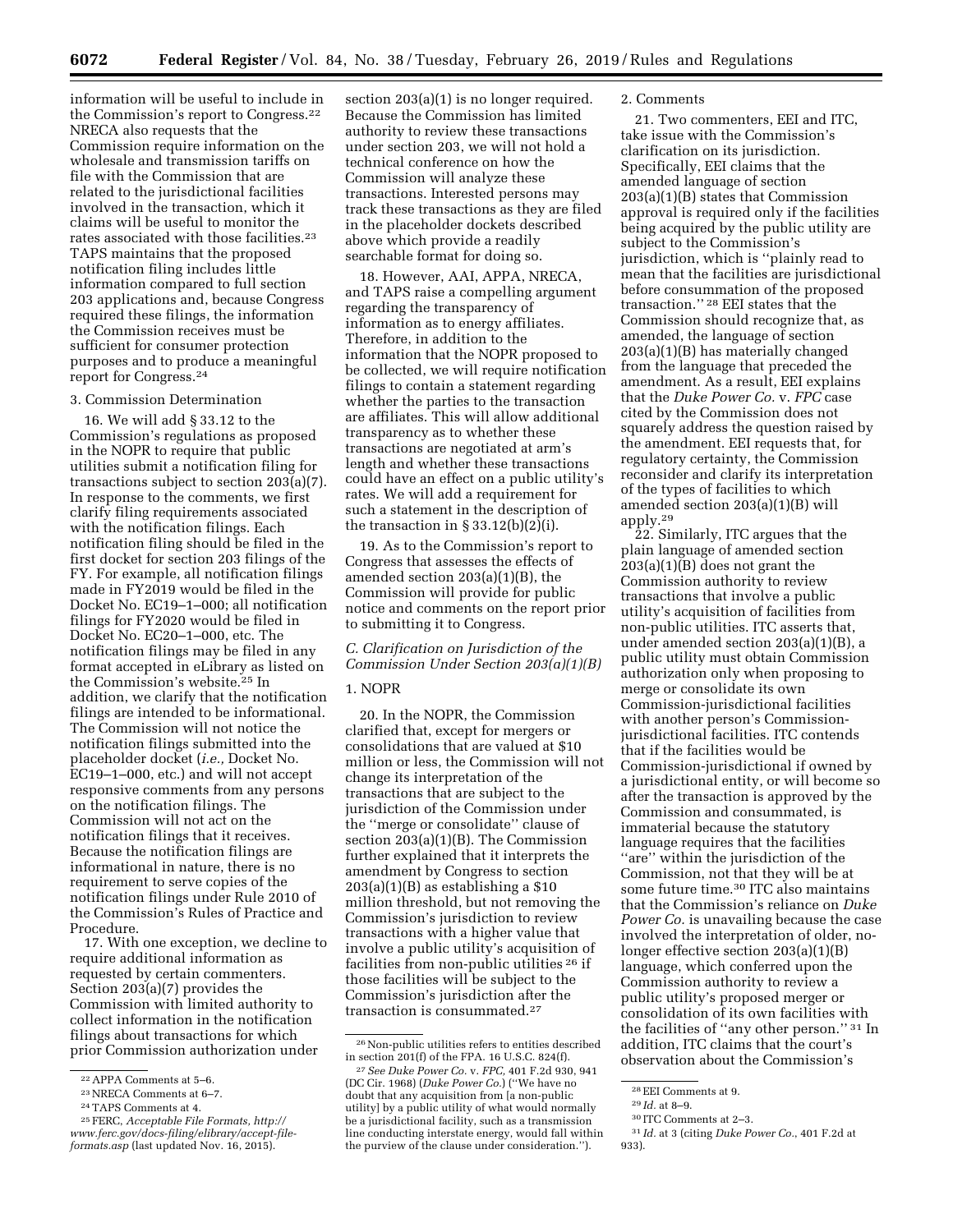jurisdiction in that case is dicta because the case concerned whether a public utility's acquisition of unambiguously non-jurisdictional distribution assets was within section 203(a)(1)(B)'s ambit.32

## 3. Commission Determination

23. We disagree with EEI's and ITC's interpretation of the language of amended section 203(a)(1)(B). Rather, we interpret the new statutory language as codifying the D.C. Circuit's holding in *Duke Power Co.* that the Commission has no jurisdiction over the acquisition of distribution or other facilities that are non-jurisdictional even when owned by a public utility. In amended section 203(a)(1)(B), the phrase ''subject to the jurisdiction of the Commission'' was used twice.<sup>33</sup> First, the phrase was used to describe the facilities of a ''public utility'' that must be involved in a transaction in order for the Commission to have jurisdiction. By adding ''subject to the jurisdiction of the Commission'' to describe the facilities of a ''public utility,'' we conclude that Congress intended to exclude facilities, such as distribution facilities, that are not otherwise subject to the jurisdiction of the Commission when owned by a public utility. When Congress again uses the phrase ''subject to the jurisdiction of the Commission'' to modify the facilities of a ''person,'' we interpret the phrase as having the same meaning, rather than removing the Commission's jurisdiction over a public utility's acquisition of transmission facilities previously owned by a nonpublic utility.

24. That Congress did not intend to limit the Commission's jurisdiction to the acquisition of transmission facilities subject to the Commission's jurisdiction prior to the transaction is further supported by the fact that Congress retained the language requiring that the facilities being acquired be owned by a ''person,'' instead of changing the language to require that the facilities be owned by a ''public utility.'' Under section 201(e), a ''public utility'' is ''any person who owns or operates facilities subject to the jurisdiction of the

Commission under this part,'' 34 which means that, if facilities being acquired are subject to the Commission's jurisdiction prior to the transaction, their owner by definition is a public utility. The use of the word ''person,'' and not ''public utility,'' when describing the facilities to be acquired suggests that Congress intended the Commission to have jurisdiction over the acquisition of facilities owned both by public utilities and non-public utilities, provided that those facilities are subject to the Commission's jurisdiction after their acquisition by the public utility.

25. Our interpretation is reinforced by the legislative history of the Act, which indicates that Congress intended amended section 203(a)(1)(B) only to establish a \$10 million threshold for transactions subject to the Commission's jurisdiction and not to alter any other aspect of the Commission's jurisdiction over transactions. The House Report described the purpose of the amendment as ''amend[ing] the Federal Power Act to exempt facilities of a value of \$10,000,000 or less from this prohibition.'' 35 The Senate Report similarly describes the purpose of the amendment as to: ''reduce the compliance burden of certain transactions valued under \$10 million, including significant legal and regulatory costs which are collected from customers.'' 36 Notably, as part of its background discussion, the Senate Report also includes a discussion of the *Duke Power Co.* decision and its holding regarding the Commission's jurisdiction to approve transactions, but that report does not assert that the decision was erroneous or otherwise suggest that the amendment was intended to reverse the Commission's longstanding reliance on *Duke Power Co.* to assert jurisdiction over a public utility's acquisition of transmission facilities from a non-public utility.37 That neither the House Report nor the Senate Report suggests that the amendment was intended to remove the Commission's jurisdiction over the acquisition of facilities from non-public utilities also supports the conclusion that the amendment should not be read to have such an effect.

### *D. Other Pending Proceedings*

# 1. Comments

26. AAI requests that the Commission carefully consider whether the revised regulations for small transactions will have an effect on the questions posed in

outstanding rulemakings. AAI argues, among other things, that if small transactions are excluded from Commission review under section 203(a)(1)(B), the Commission should maintain close oversight over the workings of regional transmission organization markets and not relieve sellers with market-based rate authority from filing a competitive analysis with the Commission, as was proposed in the Notice of Proposed Rulemaking in *Refinements to Horizontal Market Power Analysis for Sellers in Certain Regional Transmission Organization and Independent System Operator Markets.*38 AAI further notes that the Commission has not acted on two critical rulemakings and requests that the Commission make these a high priority: *Data Collection for Analytics and Surveillance and Market-Based Rate Purposes* in Docket No. RM16–17– 000 (Data Collection NOPR) 39 and *Modifications to Commission Requirements for Review of Transactions under Section 203 of the Federal Power Act and Market-Based Rate Applications under Section 205 of the Federal Power Act* in RM16–21– 000.40

27. APPA and TAPS request that, if the Commission does not expand the information to be collected in the notification filing, it should act on the Data Collection NOPR and proceed with the relational database proposed therein.41

## 2. Commission Determination

28. We acknowledge commenters' support and requests for action on other pending rulemaking proceedings. However, we emphasize that this proceeding is limited in scope and only implements the changes specified in amended section 203. We will not address the status of other proceedings here. In addition, as explained above, we find that the information we will collect under § 33.12 is sufficient to satisfy the directive in the Act that the Commission establish a notification requirement.

# **III. Information Collection Statement**

29. The Paperwork Reduction Act (PRA) 42 requires each federal agency to

- 40 *Id.* (citing Market Power NOI, 81 FR 66649, 156 FERC ¶ 61,214).
- 41*See* APPA Comments at 6–7; TAPS Comments at 5–6.

<sup>32</sup> *Id.* 

<sup>33</sup>Amended section 203(a)(1)(B) provides that no public utility shall, without first having secured an order of the Commission authorizing it to do so, ''merge or consolidate, directly or indirectly, its facilities *subject to the jurisdiction of the Commission,* or any part thereof, with the facilities of any other person, or any part thereof, that are *subject to the jurisdiction of the Commission* and have a value in excess of \$10 million, by any means whatsoever.'' 16 U.S.C. 824b(a)(1)(B), *amended by*  ''An Act to amend section 203 of the Federal Power Act,'' Public Law 115–247, 132 Stat. 3152 (2018) (emphasis added).

<sup>34</sup> 16 U.S.C. 824(e). 35H.R. Rep. No. 115–167, at 1 (2018). 36S. Rep. No. 115–253, at 2 (2018). 37 *Id.* at 3.

<sup>38</sup>AAI Comments at 9–10 (citing *Refinements to Horizontal Market Power Analysis for Sellers in Certain Regional Transmission Organization and Independent System Operator Markets,* Notice of Proposed Rulemaking, 165 FERC ¶ 61,268 (2018)). 39 *Id.* at 10.

<sup>42</sup> 44 U.S.C. 3501–3520.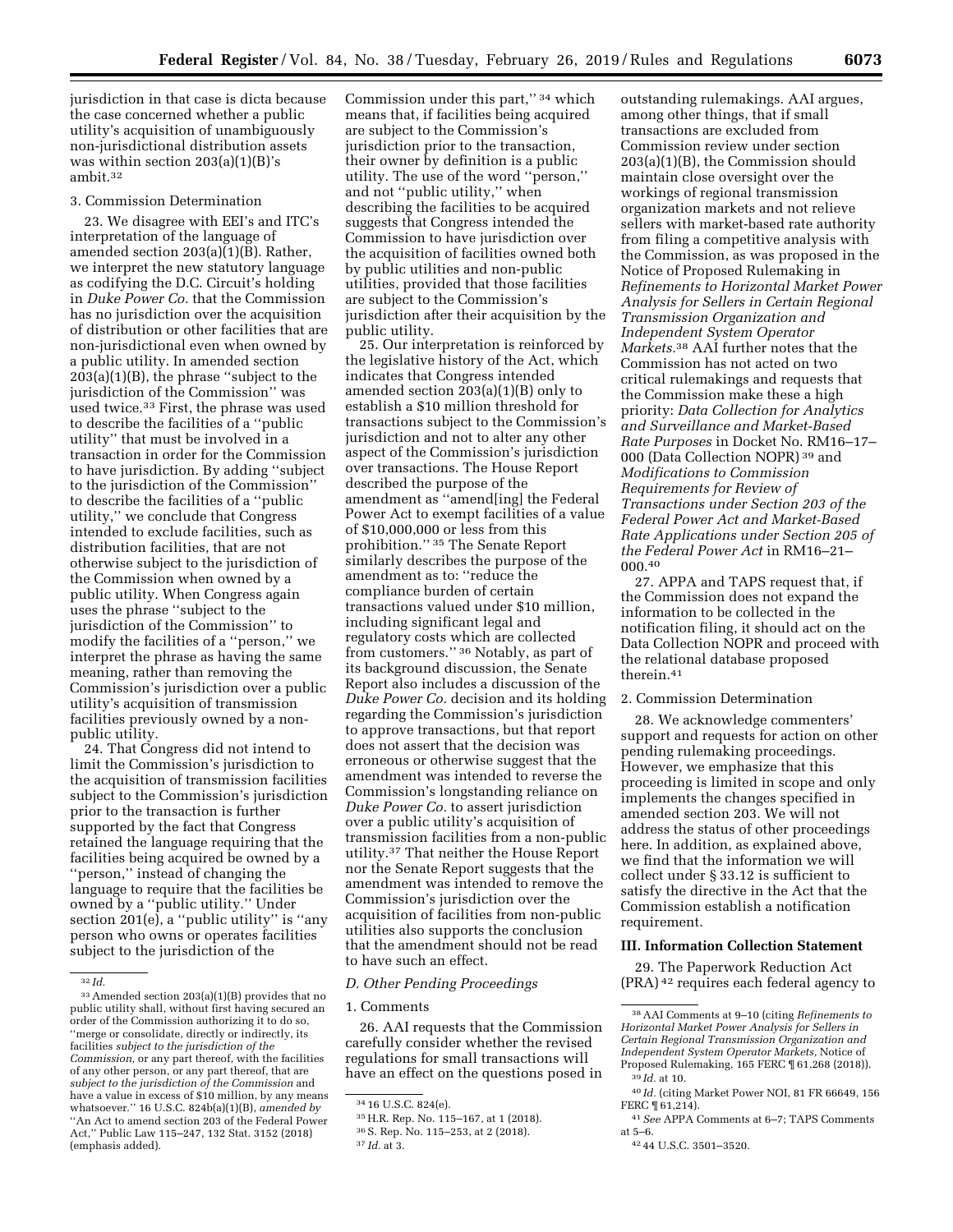seek and obtain Office of Management and Budget (OMB) approval before undertaking a collection of information directed to 10 or more persons or contained in a rule of general applicability. OMB's regulations 43 require approval of certain information collection requirements imposed by agency rules. Upon approval of a collection of information, OMB will assign an OMB control number and an expiration date. Respondents subject to the filing requirements of an agency rule will not be penalized for failing to respond to the collection of information unless the collection of information displays a valid OMB control number.

30. The revisions to the Commission's regulations required in this final rule will bring the regulations in conformance with the amendments to section 203 enacted by Congress. The first revision would implement Congress' amendment to section  $203(a)(1)(B)$ , which provides that a public utility must seek authorization to merge or consolidate, directly or

indirectly, its facilities subject to the jurisdiction of the Commission, or any part thereof, with the facilities of any other person, or any part thereof, that are subject to the jurisdiction of the Commission and have a value in excess of \$10 million, by any means whatsoever. In addition, this final rule adds § 33.12 to the Commission's regulations to implement the directive in new section 203(a)(7) that the Commission require a notification filing for mergers or consolidations by a public utility if the facilities to be acquired have a value in excess of \$1 million and such public utility is not required to secure Commission authorization under amended section 203(a)(1)(B). We anticipate that the revisions to the Commission's regulations, once effective, would reduce regulatory burdens. The Commission will submit the proposed reporting requirements to OMB for its review and approval under section 3507(d) of the PRA.44

31. In the NOPR, the Commission solicited comments on the Commission's need for this information, whether the information will have practical utility, the accuracy of the burden estimates, ways to enhance the quality, utility, and clarity of the information to be collected or retained, and any suggested methods for minimizing respondents' burden, including the use of automated information techniques. Nonetheless, while we expect that the regulatory revisions discussed herein will reduce the burdens on affected entities, we solicit public comment regarding the accuracy of the burden and cost estimates below.

32. *Internal Review:* The Commission has reviewed the changes and has determined that such changes are necessary.

33. *Burden Estimate* 45: The estimated burden and cost for the requirements contained in this final rule follow.

| Requirements                                 | Number and<br>type of<br>respondents | Number of<br>responses<br>per<br>respondent | Total number<br>of responses | Average burden<br>hours & cost<br>per response | Total burden<br>hours &<br>total cost |
|----------------------------------------------|--------------------------------------|---------------------------------------------|------------------------------|------------------------------------------------|---------------------------------------|
|                                              | (1)                                  | (2)                                         | $(1)$ * $(2) = (3)$          | (4)                                            | $(3) * (4)$                           |
| FERC-519 (FPA Section 203<br>Filings) $46$ . | 26                                   |                                             | 26 <sup>1</sup>              | 1 hr.; \$79.00                                 | 26 hrs.; \$2,054.00.                  |

*Title: FERC–519,* Application under Federal Power Act Section 203.

*OMB Control No.:* 1902–0082. *Action:* Amendment to 18 CFR part 33.

*Respondents:* Public utilities subject to Federal Power Act.

*Abstract:* Pursuant to ''An Act to amend section 203 of the Federal Power Act'', the Commission will revise part 33 of its regulations to establish that mergers or consolidations by a public utility of facilities subject to the jurisdiction of the Commission that have a value in excess of \$10 million are subject to Commission authorization. In addition, the Commission will add § 33.12 to its regulations to establish a notification requirement for mergers or consolidations by a public utility if the facilities to be acquired have a value in excess of \$1 million and such public utility is not required to secure

Commission authorization under amended section 203(a)(1)(B).

*Overview of the Data Collection:* The FERC–519, ''Application under Federal Power Act section 203,'' is necessary to enable the Commission to carry out its responsibilities in implementing the statutory provisions of section 203. Section 203 requires a public utility to seek Commission authorization of transactions in which a public utility disposes of jurisdictional facilities, merges such facilities with the facilities owned by another person, or acquires the securities of another public utility. The Commission must authorize these transactions if it finds that they will be consistent with the public interest.

34. By entering into a certain transaction, a public utility may gain an increased incentive and ability to exercise market power that can be to the detriment of effective competition and

customers. As a result, the Commission must review all jurisdictional dispositions, mergers, and acquisitions to evaluate that transaction's effect on competition. The Commission also evaluates whether such transactions have an effect on rates and regulation and whether they result in crosssubsidization. The Commission implements the filing requirements associated with this review in the *Code of Federal Regulations* (CFR) under 18 CFR part 33.

35. This final rule is limited to implementing amended FPA section  $203(a)(1)(B)$  and proposing a notification requirement for certain transactions, both of which together represent a reduction in the filing requirements for public utilities under section 203. The Commission implements these changes by mandate of Congress.

<sup>&</sup>lt;sup>43</sup> 5 CFR part 1320.<br><sup>44</sup> 44 U.S.C. 3507(d).<br><sup>45</sup> ''Burden'' is the total time, effort, or financial resources expended by persons to generate, maintain, retain, or disclose or provide information to or for a Federal agency. For further explanation

of what is included in the information collection burden, refer to 5 CFR 1320.3.

<sup>46</sup>Commission staff estimates that approximately 26 section 203 filings will change from full section 203 filings to the notification filing described above and will take respondents one burden hour to

complete. The number of respondents and responses is based on Commission staff's estimate that 13 percent of the approximately 200 section 203 filings received will be affected by the changes herein, which represents a significant reduction in burden hours.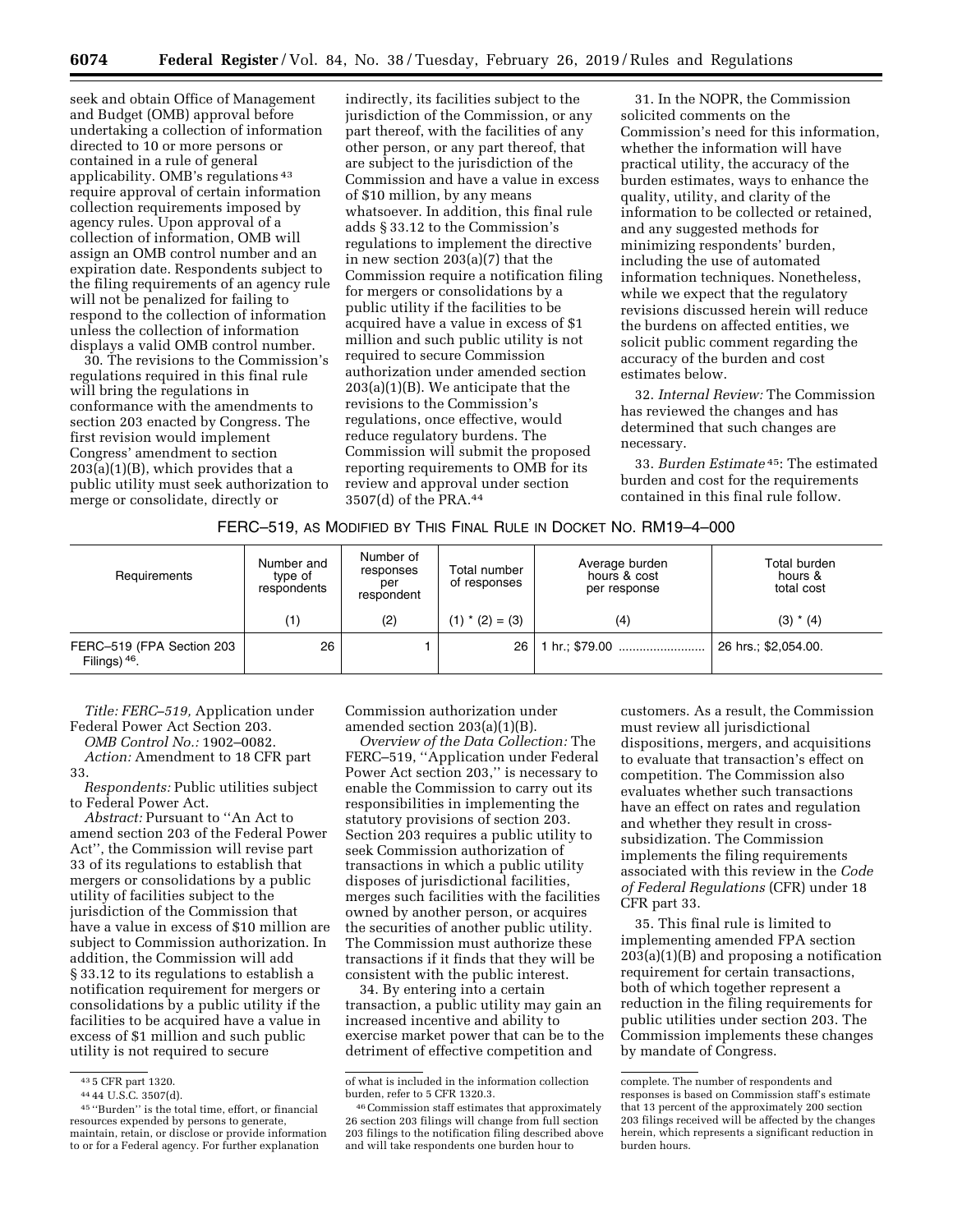36. Interested persons may obtain information on the reporting requirements by contacting the following: Federal Energy Regulatory Commission, 888 First Street NE, Washington, DC 20426 [Attention: Ellen Brown, Office of the Executive Director] Email: *[DataClearance@ferc.gov,](mailto:DataClearance@ferc.gov)* Phone: (202) 502–8663; fax: (202) 273–0873.

37. Comments concerning the collection of information and the associated burden estimate(s) may also be sent to: Office of Information and Regulatory Affairs, Office of Management and Budget, 725 17th Street NW, Washington, DC 20503 [Attention: Desk Officer for the Federal Energy Regulatory Commission]. Due to security concerns, comments should be sent electronically to the following email address: *oira*\_*[submission@](mailto:oira_submission@omb.eop.gov) [omb.eop.gov.](mailto:oira_submission@omb.eop.gov)* Please refer to FERC–519, OMB Control No. 1902–0082 in your submission.

## **IV. Environmental Analysis**

38. The Commission is required to prepare an Environmental Assessment or an Environmental Impact Statement for any action that may have a significant adverse effect on the human environment.47 We conclude that neither an Environmental Assessment nor an Environmental Impact Statement is required for this final rule under § 380.4(a) of the Commission's regulations, which provides a categorical exemption for ''approval of actions under section[] . . . 203 . . . of the Federal Power Act relating to . . . acquisition or disposition of property . . . .'' 48

## **V. Regulatory Flexibility Act**

39. The Regulatory Flexibility Act of 1980 (RFA) <sup>49</sup> generally requires a description and analysis of final rules that will have significant economic impact on a substantial number of small entities. The Small Business Administration's (SBA) Office of Size Standards develops the numerical definition of a small entity. These standards are provided in the SBA regulations at 13 CFR 121.201.50 The RFA does not mandate any particular outcome in a rulemaking. It only requires consideration of alternatives

that are less burdensome to small entities and an agency explanation of why alternatives were rejected.

40. The SBA size standards for electric utilities is based on the number of employees, including affiliates. Under SBA's standards, some transmission owners will fall under the following category and associated size threshold: Electric bulk power transmission and control, at 500 employees.51

41. The Commission estimates that 26 respondents could file notification filings over the course of a year, with an estimated burden of 1 hour per response, at an estimated cost of \$79.00 per respondent. The Commission believes that none of the filers will be small entities. Therefore, the Commission certifies that this final rule will not have a significant economic impact on small entities.

## **VI. Document Availability**

42. In addition to publishing the full text of this document in the **Federal Register**, the Commission provides all interested persons an opportunity to view and/or print the contents of this document via the internet through FERC's Home Page (*[http://](http://www.ferc.gov) [www.ferc.gov](http://www.ferc.gov)*) and in FERC's Public Reference Room during normal business hours (8:30 a.m. to 5:00 p.m. Eastern time) at 888 First Street NE, Room 2A, Washington DC 20426.

43. From FERC's Home Page on the internet, this information is available on eLibrary. The full text of this document is available on eLibrary in PDF and Microsoft Word format for viewing, printing, and/or downloading. To access this document in eLibrary, type the docket number excluding the last three digits of this document in the docket number field.

44. User assistance is available for eLibrary and the FERC's website during normal business hours from FERC Online Support at 202–502–6652 (toll free at 1–866–208–3676) or email at *[ferconlinesupport@ferc.gov,](mailto:ferconlinesupport@ferc.gov)* or the Public Reference Room at (202) 502– 8371, TTY (202) 502–8659. Email the Public Reference Room at *[public.referenceroom@ferc.gov.](mailto:public.referenceroom@ferc.gov)* 

## **VII. Effective Date and Congressional Notification**

45. These regulations are effective March 27, 2019. The Commission has determined that this rule is not a ''major rule'' as defined in section 351 of the Small Business Regulatory Enforcement Fairness Act of 1996.

# **List of Subjects in 18 CFR Part 33**

Electric utilities, Reporting and recordkeeping requirements, Securities.

By the Commission.

Issued: February 21, 2019.

## **Nathaniel J. Davis, Sr.,**

*Deputy Secretary.* 

In consideration of the foregoing, the Commission amends part 33, chapter I, title 18, *Code of Federal Regulations,* as follows:

# **PART 33—APPLICATIONS UNDER FEDERAL POWER ACT SECTION 203**

■ 1. The authority citation for part 33 continues to read as follows:

**Authority:** 16 U.S.C. 791a-825r, 2601– 2645; 31 U.S.C. 9701; 42 U.S.C. 7101–7352. ■ 2. Amend § 33.1 by revising paragraph (a)(1)(ii) to read as follows:

# **§ 33.1 Applicability, definitions, and blanket authorizations.**

# $(a) * * * *$

 $(1) * * * *$ 

(ii) Merge or consolidate, directly or indirectly, its facilities subject to the jurisdiction of the Commission, or any part thereof, with the facilities of any other person, or any part thereof, that are subject to the jurisdiction of the Commission and have a value in excess of \$10 million, by any means whatsoever;

\* \* \* \* \*

■ 3. Add § 33.12 to read as follows:

## **§ 33.12 Notification requirement for certain transactions.**

(a) Any public utility that is seeking to merge or consolidate, directly or indirectly, its facilities subject to the jurisdiction of the Commission, or any part thereof, with those of any other person, shall notify the Commission of such transaction not later than 30 days after the date on which the transaction is consummated if:

(1) The facilities, or any part thereof, to be acquired are of a value in excess of \$1 million; and

(2) Such public utility is not required to secure an order of the Commission under section 203(a)(1)(B) of the Federal Power Act.

(b) Such notification shall consist of the following information:

(1) The exact name of the public utility and its principal business address; and

(2) A narrative description of the transaction, including:

(i) The identity of all parties involved in the transaction, whether such parties are affiliates, and all jurisdictional facilities associated with or affected by the transaction;

<sup>47</sup>*Regulations Implementing the National Environmental Policy Act,* Order No. 486, 52 FR 47897 (Dec. 17, 1987), FERC Stats. & Regs. ¶ 30,783 (1987).

<sup>48</sup> 18 CFR 380.4(a)(16).

<sup>49</sup> 5 U.S.C. 601–612.

<sup>50</sup> 13 CFR 121.201. *See also* U.S. Small Business Administration, *Table of Small Business Size Standards Matched to North American Industry Classification System Codes* (effective Feb. 26, 2016), *[https://www.sba.gov/sites/default/files/files/](https://www.sba.gov/sites/default/files/files/Size_Standards_Table.pdf)  Size*\_*Standards*\_*[Table.pdf.](https://www.sba.gov/sites/default/files/files/Size_Standards_Table.pdf)* 

<sup>51</sup> 13 CFR 121.201, Sector 22 (Utilities), NAICS code 221121 (Electric Bulk Power Transmission and Control).